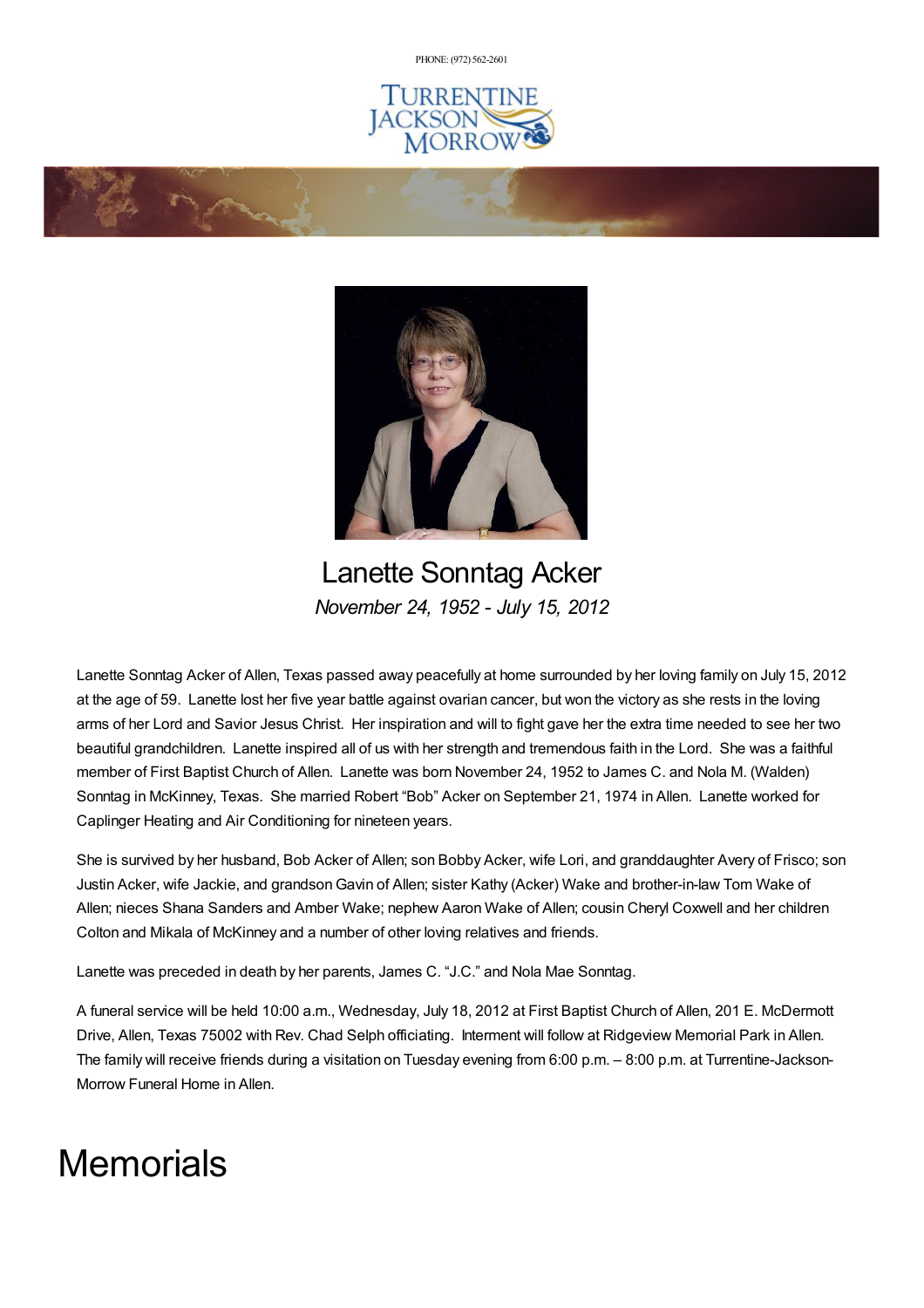*We are so sorry to hear about Lanette passing away. Our prayers are with you and your family.*

**ROBERT AND ROSIE ROBERTS, AUGUST 5, 2012**

*So sorry to read of your loss. Our thoughts and prayers are with you and your family.*

**JUDY MORRISON, JULY 23, 2012**

*So sorry to read about Lanette's passing. We can remember the good times with her during our Escadrille years. Our prayer and thoughts are for you.* **JIM & JULIA GRAVLEY, JULY 20, 2012**

*You and Lanette and your entire family are in our prayers. She was one of the gems in our Rolling Hills neighborhood and will be missed. So very sorry for your loss.*

**MARTY AND MARGARET MONNAT, JULY 19, 2012**

*It's been a long time since High School but still remember....I'm so sorry for your lost, sending prayers to all the family...*

**GLENDA JOY SWEENEY DUNCAN, JULY 18, 2012**

*Praying for you and your family Bob. We were blessed to have met you and Lanette before she found out she had cancer. Lanette was an inspiration to those who knew her. Bob, you also are a inspiration to so many. Lanette will be GREATLY missed.*

**RICK SANDERS, JULY 18, 2012**

*Lanette's friendly smile and warm personality were a treasure. Her love for her family and friends will leave many of us with wonderful memories. God Bless,* **MACK BORCHARDT, JULY 17, 2012**

*love and prayers to Bob and family. been a long time but memories of our times together are dear to my heart*

**BRENDA ESTEP, JULY 17, 2012**

*Bob and Family, Our thoughts and prayers are with you. Lanette will be truely missed. She was always so kind and encouraging when we were around her.* **TIM & MELISSA CLINE, JULY 17, 2012**

*Lanette was a classmate of the Class of '71. We will all remember her with our*